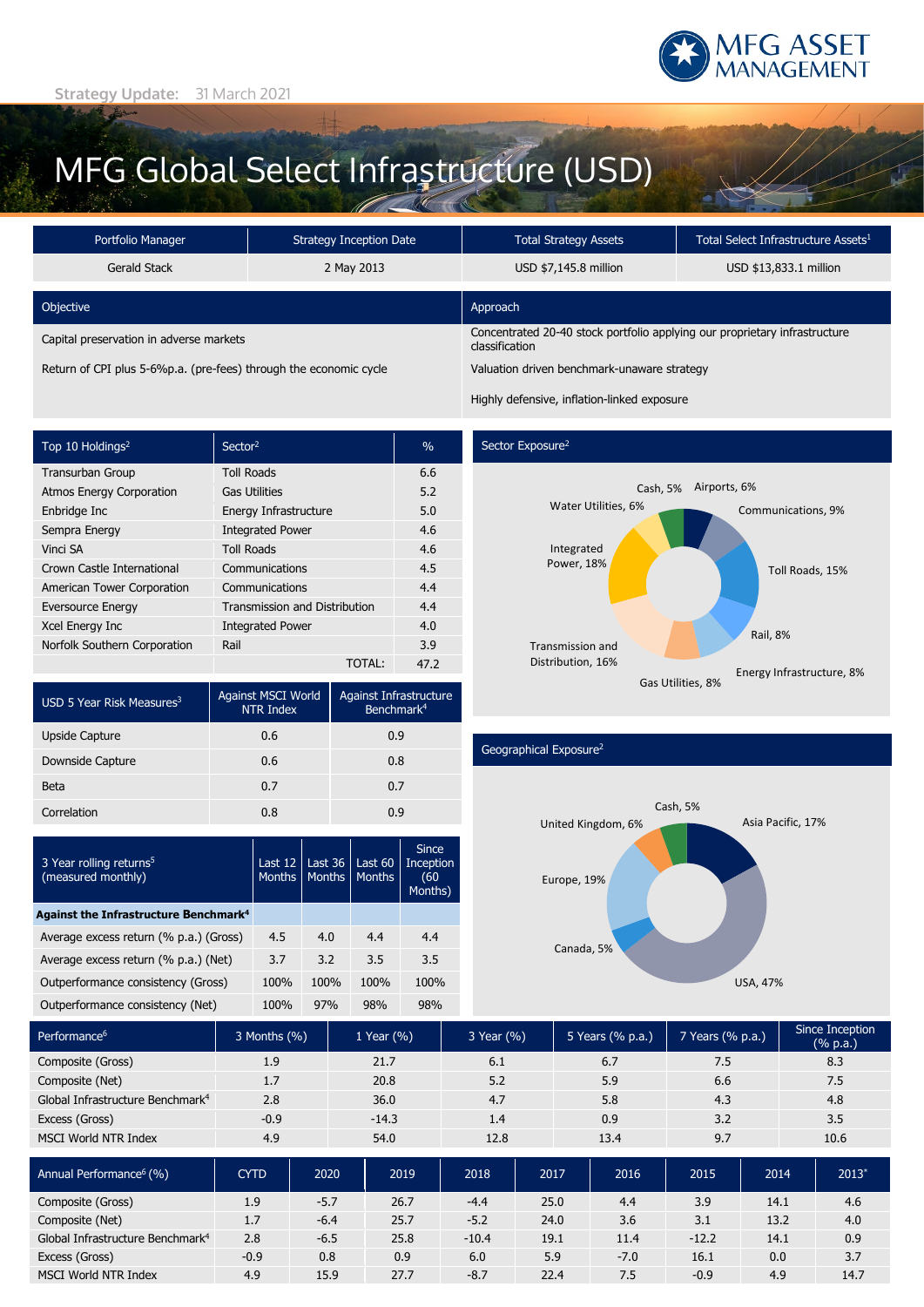### **Strategy Commentary**

In absolute terms, the strategy recorded a positive return over the quarter. The key driver of investment performance for the portfolio during the quarter was investors' expectations for inflation and interest rates.

In January and February, the strategy recorded a negative return, reflecting concerns from investors about potential increases in inflation and consequent increases in prevailing bond rates. The potential increases in inflation and bond rates particularly affected the share prices for regulated utilities, which make up close to 50% of the investment portfolio. Given the regulatory process, whereby increases in inflation and interest rates are typically passed through to consumers, the earnings of regulated utilities should be largely insulated from increases in inflation and bond rates. However, a rise in interest rates can lead to an increase in the discount rate applied by investors, leading to a reduction in value if there is no offsetting increase in cash flows.

In March, comments from central-bank officials, suggesting any increase in inflation was likely to be transient rather than structural, appeared to mollify the concerns of investors about inflation. The share price performance of regulated utilities did well during the month as a result, increasing in local currency terms by an average of approximately 10%. The upshot was the portfolio outperformed for the month.

Our view of regulated utilities during the quarter did not change. We assess utilities as offering reliable, predictable earnings and able to digest moderate inflation and interest rate increases through the regulatory process.

Investments that contributed the most to investment performance in the quarter included Enbridge of Canada, ASTM of Italy and Crown Castle International of the US. Enbridge benefited as President Joe Biden issued an executive order revoking the presidential permit for Keystone XL, a pipeline that was being developed between Canada and the US, increasing Canadian producer reliance on Enbridge's system as well as benefiting from the increase in oil prices – even though changes in the oil price have little immediate effect on their revenues. ASTM, formerly Autostrada Torino-Milano, jumped when a consortium comprising its majority shareholder launched a tender offer to acquire 100% of the listed equity of the business. Crown Castle gained on a robust fiscal 2020 result and as management offered encouraging volume growth forecasts for fiscal 2021.

Stocks that detracted the most included the investments in Red Eléctrica, Atlas Arteria and Koninklijke Vopak. Red Eléctrica, which manages Spain's electricity transmission grid, fell after the utility provided a disappointing forward investment outlook. Atlas Arteria, which manages toll roads in Europe and the US, fell as the Australian-based company indicated the concession extension on its main asset, APRR, was unlikely before French elections next year, and as the Virginia legislature passed a bill that looks to increase the regulatory burden on Dulles Greenway. Vopak declined, even after the Netherlands-based company posted a solid fiscal 2020 result, due to the questionable complexity of a "one-off" item in Malaysia, and some unclear and tentative guidance on fiscal 2021 earnings.

In relative terms, the strategy underperformed the benchmark index over the quarter. This was due largely to oil prices jumping 20% over the three months. This boosted the oilprice-sensitive stocks that we exclude from our investable universe given the volatility in underlying earnings that comes from commodity-price sensitivity.

### **Stock Story: National Grid**

# nationalgrid

In April 2020, thunderstorms capable of triggering tornadoes swept through the east coast of the US. Fierce gusts pounded New York City and the surrounding region and many areas suffered blackouts after falling branches snapped powerlines. Amid covid-19 restrictions, out hurried the local employees from a UK-based company. In no time, its 200,000 customers across New York, Rhode Island and Massachusetts had their power restored.

The company that once again showed its mettle at operations was National Grid, one of the world's largest publicly listed utilities focused on transmission and distribution of electricity and gas. National Grid's core business is that it owns and operates regulated electricity and gas infrastructure in the UK and the northeast US. More specifically, National Grid combines a UK electricity transmission business (34% of fiscal 2020 operating profit), a UK gas transmission arm (12%), a US regulated utility business (47%) and National Grid Ventures (7%), where sit an assortment of other assets.

The electricity and gas networks of National Grid, which earned revenue of 16 billion pounds in fiscal 2020, extend a long way. In the UK, the company has 7,212 kilometres (4,481 miles) of overhead electricity lines, 2,239 kilometres of underground electricity cables and 7,630 kilometres of highpressure gas pipes. In the US, National Grid boasts 14,659 kilometres of overhead electricity transmission lines, 169 kilometres of underground electricity transmission cables and 57,425 kilometres of gas pipelines.

The company, which was formed in 1990 as part of the privatisation of the electricity industry in England and Wales (and listed in 1995), focuses too on renewables. In the US, National Grid, for instance, has connected more than 200 Megawatts of rooftop solar for 27,000 customers and aims to boost the output of wind and solar energy projects to more than 2.4 Gigawatts in coming years.

National Grid's appeal to investors is that the utility aims to be a low-risk business that generates shareholder value through dividends and a higher share price  $-$  just what the fund is looking for. To understand how National Grid operates, it's best to understand what utilities are and how that drives the way they are regulated.

The distinctive feature of utilities is that they are monopolies in their local areas because most of their customers generally have no alternative source of the essential service the utility provides. Because privately owned utilities do not face competition, they are subject to economic regulation that seeks to replicate competition in terms of prices for consumers. Regulators typically set relatively fair prices for consumers based on their estimates of a utility's operating costs and capital expenditure. Regulators thus settle on a fair return on the capital spending a utility has undertaken to fulfil its role. The way, therefore, for a utility to increase gross earnings is to spend more on approved capital works.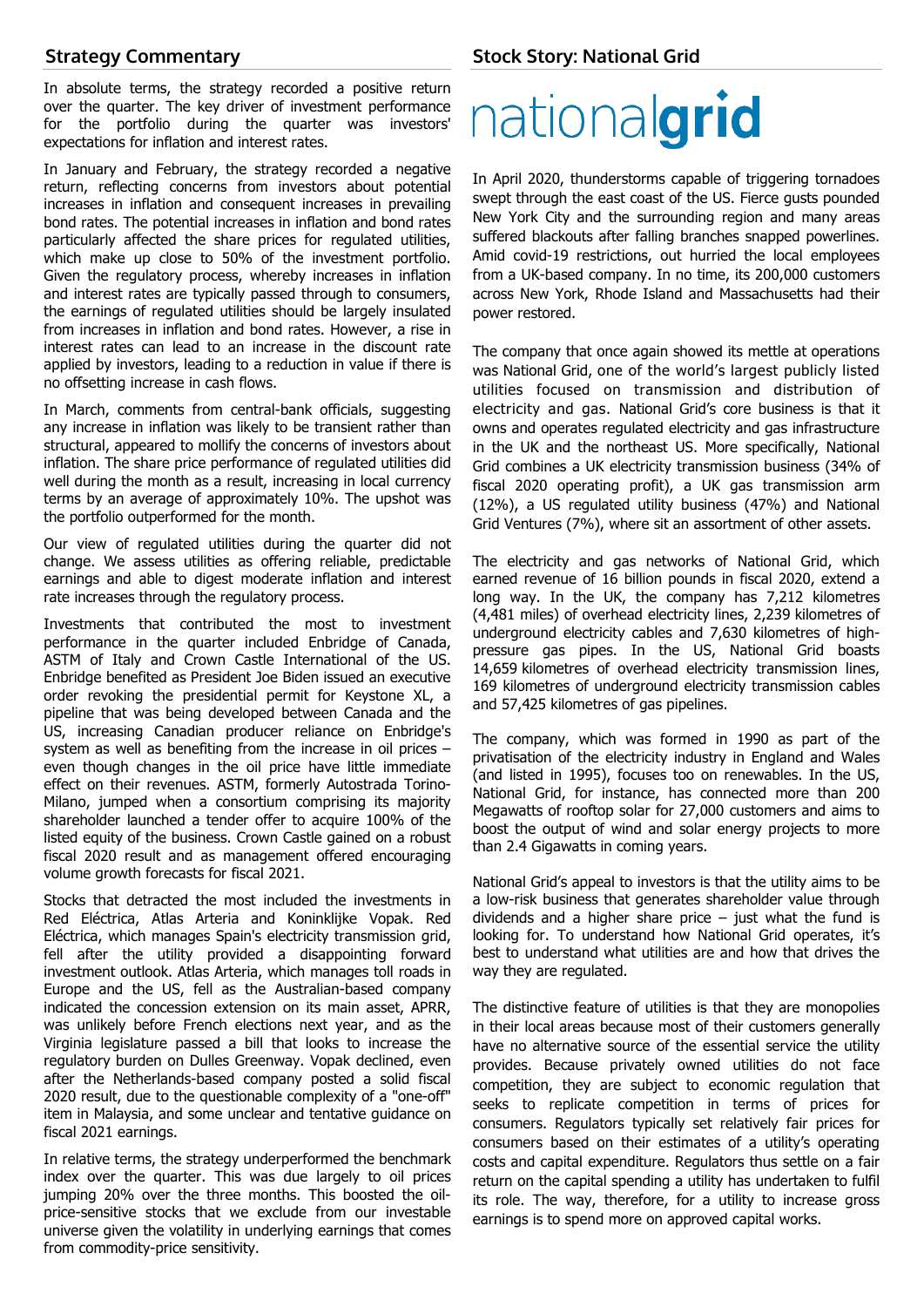As expected from a well-managed utility, National Grid has delivered robust and predictable returns for investors in recent years – a weighted average return on equity of 12.4% in fiscal 2020 no less. And it's likely to achieve its target to deliver asset growth of between 5% and 7% in coming years (after achieving 9% growth in fiscal 2020) as approved capital works expand, especially in the US where regulators are allowing for higher utility returns on investment.

The main reason electricity utilities in the UK and the US are expected to find significant opportunities for capital investment is that these countries are shifting towards 'net zero' emissions. A key plank of the transition to this climatechange-mitigation target is the increased electrification of the economy – think electric vehicles – which will require substantial investment in the electricity grid.

To gain more exposure to this theme, National Grid recently spent 14 billion pounds to acquire Western Power Distribution, which is the UK's largest electricity distribution network and a supplier that plugs into National Grid's transmission network. As well, National Grid's UK gas transmission business is well placed to play a central role in the move towards increased penetration of hydrogen in the economy, another key plank in the transition to a net-zero economy. National Grid is a leader in the testing and development of the use of a hydrogen as an alternative source of clean energy.

National Grid Ventures is another promising asset. The arm includes the ownership and operation of electricity interconnectors (key infrastructure for the UK economy), a US renewable-energy-development business, a UK electricitymetering business and a business redeveloping excess company-owned property for residential housing. While National Grid Ventures accounts for less than 10% of company earnings today, its contribution is expected to swell over the next five years as its assets deliver. All up, National Grid is primed to deliver what we want from stocks in our portfolio – steady income and some capital growth.

To be sure, National Grid, as do all utilities, faces risks, especially regulatory and political ones. Political risks were especially apparent when the UK Labour Party under Jeremy Corbyn had a policy to nationalise utilities at below-market prices – and nearly all of National Grid's UK assets were targeted. Every time Labour rose in the opinion polls in recent years, utility shares sank. But that risk vanished when Labour lost badly in the 2019 elections and Corbyn went as leader. The regulatory risk is that officials can make adverse decisions at any time though none such appear to be looming for National Grid. The company paid a 60% premium for Western Power (over its regulated asset base) so it needs to better manage these assets to ensure a worthwhile return. The takeover has boosted National Grid's debt beyond industry norms (to a debt-to-capital ratio of 70% and above the common ceiling of 60%), even allowing for the imminent sales of its Rhode Island power operations in the US and the future sales of a stake in its UK gas transmission business. Cyber threats are an emerging menace for utilities these days, but any damage is usually only temporary. Renewables are a threat as well as an opportunity for the company. If enough households, for instance, were to install solar panels and the

ability of batteries to store power were to improve, demand for grid electricity might slide.

But not that many people are likely to disconnect from the grid. National Grid appears to be entering a phase where it can command a steady growth in earnings as electricity demand rises, even allowing for the odd storm, real and metaphorical.

Sources: Company website, Bloomberg, Dunn & Bradstreet.